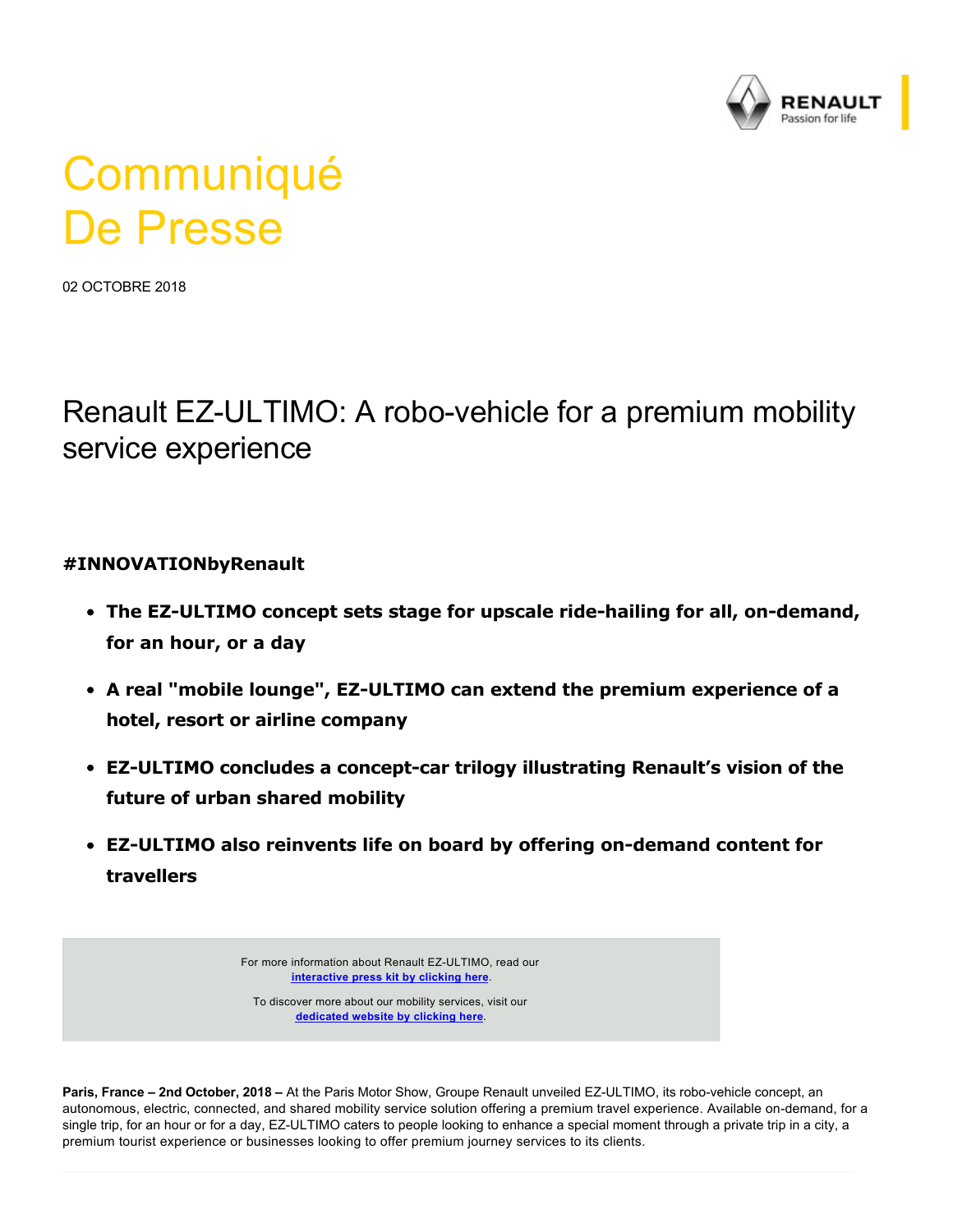*"As consumer trends change and people are enjoying ridehailing services more and more, a new paradigm for mobility will emerge. Embodying this revolution, Renault EZ-ULTIMO offers a unique luxurious experience aboard a robovehicle that can be adapted depending on the service provider,"* said **Laurens van den Acker, SVP Corporate Design**. *"Inspired by contemporary architecture, and completely integrated in future smart cities, EZULTIMO will provide an exclusive experience for all. With autonomous, electric and connected cars, we are entering a new exciting era in automotive design.*

#### Attractive and refined robo-vehicle, inspired by French style

The EZ-ULTIMO concept opens-up new arenas for Renault design. Because it's a robo-vehicle, the traveller can truly enjoy the journey in a space designed like a personal lounge, equipped with all the comfort and services needed to either relax or concentrate.

Through its design, EZ-ULTIMO embodies the EASY LIFE genes of the Renault brand. Welcoming and comfortable, it offers a wide automatic opening and a seat on a swivelling slide for easy passenger access. For an intimate journey, passengers are protected from outside view by slightly transparent facets on the upper part of the bodywork. The refined interior of EZ-ULTIMO reflects French elegance and is inspired by the world of living. Tailor-made, it is dressed in noble materials such as wood, marble and leather, allowing passengers to enjoy a top-of-the-range and relaxing living space.

Equipped with level 4 autonomous driving technology, EZ-ULTIMO covers a wide range of use cases. This robo-vehicle is connected to infrastructures, can adapt to an urban environment, to the motorway or to a shuttle service on dedicated roads.

#### **Reinventing Life on Board**

As mobility continues to evolve with connected and autonomous cars, Renault believes customers will seek more enriched on-board experiences, reinventing travel time, personally and professionally. To embrace this revolution, the Group has invested in Groupe Challenges and collaborated on a first concept: the **Augmented Editorial Experience**. AEX is a realist immersive experience which combines personalized premium content, multi-media experiences and mobility - so as to turn travel time into a learning experience for future EZ-ULTIMO passengers for instance.

### **The EZ concepts trilogy**

Following EZ-GO, with its vision of shared mobility, and EZ-PRO, a vehicle robot dedicated to last mile delivery, EZ-ULTIMO is the third concept from the same modular platform. Inspired by the ambition to offer sustainable mobility for all, this trilogy of electric, autonomous and connected concepts illustrates the Groupe Renault's vision of tomorrow's shared urban mobility.

**Learn more:**

**[Groupe Renault announces new, affordable electric vehicles and shares vision for new mobility experience](https://media.group.renault.com/global/en-gb/groupe-renault/media/pressreleases/21216622/le-groupe-renault-annonce-de-nouveaux-vehicules-electriques-abordables-et-partage-sa-vision-des-nouv)**

#### **About Groupe Renault**

Groupe Renault, which has been making cars since 1898, is now an international corporation with a presence in 134 countries and sales of 3.76 million vehicles in 2017. Today, the company has over 180,000 employees, 36 manufacturing sites and 12,700 sales outlets worldwide. To meet the major technological challenges of the future while continuing to pursue its profitable growth strategy, Groupe Renault is focusing on international expansion. To this end, it is drawing on the synergies of its five brands (Renault, Dacia, Renault Samsung Motors, Alpine and LADA), electric vehicles, and its unique alliance with Nissan and Mitsubishi Motors. With a 100% Renault owned team committed to the Formula 1 World Championship since 2016, the brand is involved in motorsport, a real vector of innovation and awareness.